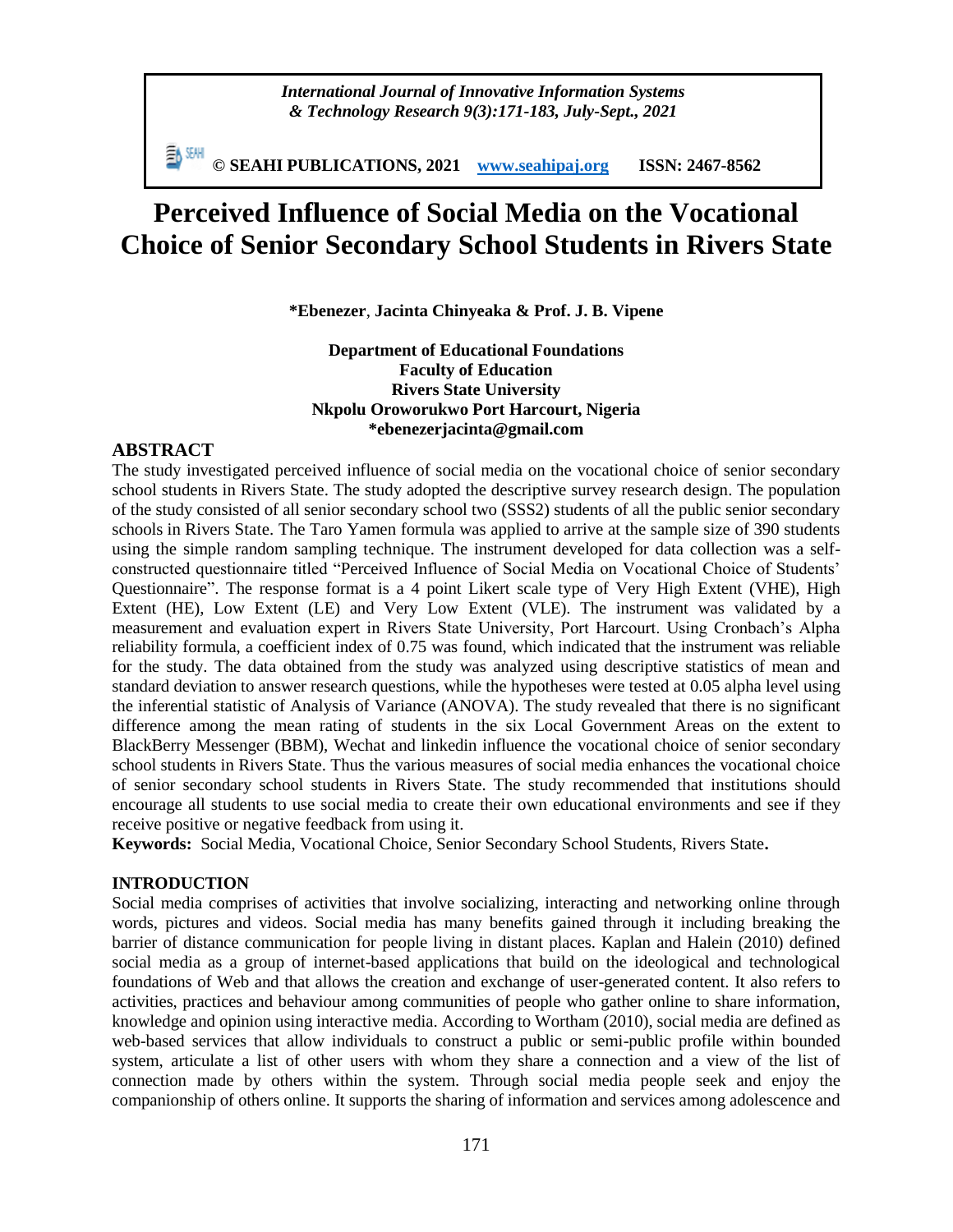groups having a common interest. In other words, a social media service is an online platform that is used by people to build social networks with other people who share similar personal or career interests, activities, backgrounds or real-life connections.

Social media is also a social structure made up of adolescents, individuals or organizations called nodes, which are connected by one or more specific types of interdependency, such as vocational, friendship, kinship, common interest, financial exchange, dislike, sexual relationships or relationships of beliefs, knowledge or prestige (Asamah & Edegoh, 2012). Social media platform can be relevant to information seeking, sharing and retrieval as well as providing speed and quick information to the information community by connecting and collecting digital information required by the user (Sherwin, 2013). Consequently, the use of social media extends opportunities for formal learning across geographical contexts and there are various social media that are being accessed. Social media sites such as yahoo messenger, facebook, facebook messenger, twitter, whatsapp, whatsap messenger,Blackberry messenger, Wechat, LinkdIn and others are becoming more popular among adolescents especially senior secondary school students.

Blackberry Messenger (BBM) is an instant messaging (IM) application that can be downloaded from the Internet for Blackberry smartphones and, as of 2013, for iPhone and Android. BBM provides easy multitasking with many built-in application features, allowing users to chat or share content while using the application. It provides dual and simultaneous application use. For example, users may view sports scores while messaging friends, or even compete in digital games while chatting. According to Thelwall (2008), WeChat is a Chinese multi-purpose [messaging,](https://en.wikipedia.org/wiki/Messaging_apps) [social media](https://en.wikipedia.org/wiki/Social_media) and [mobile paymentapp](https://en.wikipedia.org/wiki/Mobile_payment) developed by [Tencent.](https://en.wikipedia.org/wiki/Tencent) WeChat supports different instant messaging methods, including text message, voice message, walkie talkie, and stickers. Users can send previously saved or live pictures and videos, profiles of other users, coupons, lucky money packages, or current GPS locations with friends either individually or in a group chat. WeChat's character stickers, such as [Tuzki,](https://en.wikipedia.org/wiki/Tuzki) resemble and compete with those of [LINE,](https://en.wikipedia.org/wiki/Line_(software)) a Korean messaging application. WeChat users can register as an official account which enables them to push feeds to subscribers, interact with subscribers and provide them with services. LinkdIn is a social networking site designed specifically for the business community. The goal of the site is to allow registered members to establish and document networks of people they know and trust professionally. LinkedIn allows members (both workers and employers) to create [profiles](https://en.wikipedia.org/wiki/User_profile) and "connections" to each other in an [online](https://en.wikipedia.org/wiki/Online_and_offline) [social network](https://en.wikipedia.org/wiki/Social_network) which may represent real-world [professional relationships.](https://en.wikipedia.org/wiki/Business_relations) LinkedIn allows professionals to build exposure for their personal brand within the site itself as well as in the World Wide Web as a whole According to Asamah and Edegohs (2012), these sites are mostly used by people to interact with old and new friends. There are no restrictions as to which social media one should belong; one can be a member of as many as possible. Some sites accommodate distinct viewers, while others attract people based on similarities, such as common languages or shared racial, sexual, religious, or nationality-based identities.

Furthermore, its tools allow users to create a reasonably accurate and dynamic information space in which content and applications can be stored that may span a wide spectrum inclusive of email, pictures, journal entries, music, video, contacts, calendar, spreadsheets, bookmarks, chat transcripts, location information, and work- related content. According to Parameswaran and Whinston (2007), social media provides a solution to the knowledge gap for the period between when news is published and the history books are written. Web logs and wikis fill this knowledge gap, acting as constantly updated secondary sources of knowledge. Social media presents many opportunities which may be exploited by institutions to enhance learning. However, many threats exist as well which need to be overcome by institutions in order for the full potential of social media to be realized (Mwadime, 2015). In like manner, Social media delivers value. Many small and large organizations use blogs for marketing and public relations purposes, as well as for internal communication, collaboration, and knowledge sharing and management. They also stimulate creative thinking and serve as a source for quick answers. Real-time access to a community or network of experts can create real efficiencies and speed up processes as organizations benefit from the shared knowledge that their employees gain from these networks (Lundy & Drakos, 2007). Students now have the opportunity to participate in social discussion by sharing images and pictures, posting their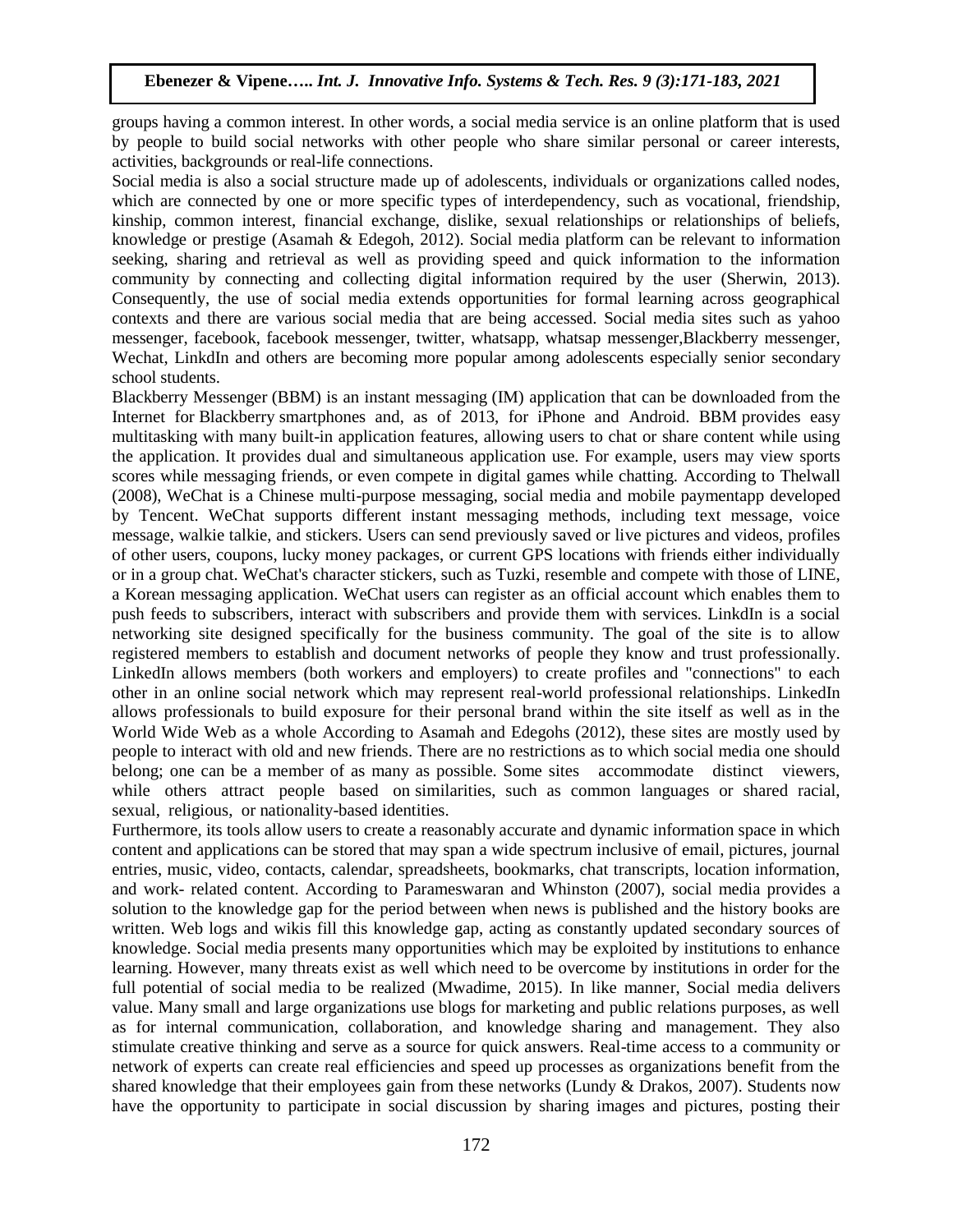comments, disseminating ideas, and so on. Today, social media generally impacts youths' daily lives and secondary school students in particular.

Desisto and Smith (2008) is of the opinion that social media improves customer relationship management. It is in a company's best interests to integrate a social media platform with a sales force automation application. This improves sales persons' effectiveness and may enrich relationship knowledge about customers and prospects. Facebook allows employees to communicate with co-workers and colleagues in seconds, leaving more time for productive work. Mann (2008) also states that managers around the world are using Facebook to track their colleague's projects and activities; they can see what people are working on immediately without having to call or email them. Companies are also using Facebook to collect and test ideas about product development with potential customers, or as a sales tool to identify and find out about contacts at a target company. Social media supports Research and Development (R&D). Researchers create new knowledge while using existing knowledge. Their activities often take place in a social context made up of informal exchanges, brainstorming, idea exploration and cross-fertilization. Social media allows researchers to draw from a social platform of information and people outside of their traditional circle of friends (Rozwell, 2008).

In the view of Rozwell (2008), social media supports media literacy development, where new skills are developed to participate and stay safe in the new digital media environment. It is also being used to extend opportunities for formal learning across geographical contexts. For example, within the Linking Latitudes program established by two different schools, learners from both schools can use instant messaging and Skype to share information about their cultures and work collaboratively. Additionally, social media use between teachers and students can improve rapport, motivation and engagement with education (Mann, 2008). It also enhances interactions of students with their teacher and increases their confidence in educational activities. Furthermore, it can facilitate learning and skill development outside formal learning environments by supporting peer-to-peer learning of knowledge and skills, collaboration, diverse cultural expression, the development of skills valued in the modern workplace, and a more empowered conception of citizenship (Ito, Okabe, & Matsuda, 2006).

Vocational choice has obviously attracted the interest of many adolescents, parents, counsellors and government. Vocational choice is a developmental process and lasts almost through person's lifetime. Vocational choices could also be defined as a sequence of positions, jobs or occupation, which a person engages in during his working life. Vocation takes a reasonable amount of years within a particular occupation, for example ten, fifteen and twenty year's duration. Vocational choices preparation focuses specifically on issues related to the world of work. Experience gained in a variety of work place situations will help you to prepare for transition to a work environment, or to post-secondary education or training. Vocational choice or career selection has become more complex in the 21<sup>st</sup> century due to individual's dependence upon media that plays a significant role in imparting information to individual and shaping personal choices. Ito, Okabe and Matsuda (2006) opined that choosing a vocation is not an immediate event but is arrived at through a series of development process of interest and motivation. These play a very prominent role in vocational choice and competencies and counselling definitely helps adolescents to make right choice of vocation.

# **Statement of the Problem**

This study examines how social media influence students' communities in their search for a career or vocation. Social media provides platforms that enable secondary school students and the rest of the population to trade their ideas, thoughts, information, and conclusions; talk with each other about the substance of information; and create contacts via social networking. Hence, via social media, individuals may plan content, have a sound idea involving information sharing, videos, pictures, correspondence, or coordination based on joint efforts, and create social connections with others. Social media incorporates websites, wikis, video- or photo-sharing sites, and other diverse platforms. At present, participating in digital media sharing and social networking is not only beneficial, but it also facilitates individual social interactions, as well as communication, by allowing users to build brands and create professional opportunities. One major area that has not been given proper attention is how the use of the social media has influenced or impacted on senior secondary school students' decision on their future career/vocation.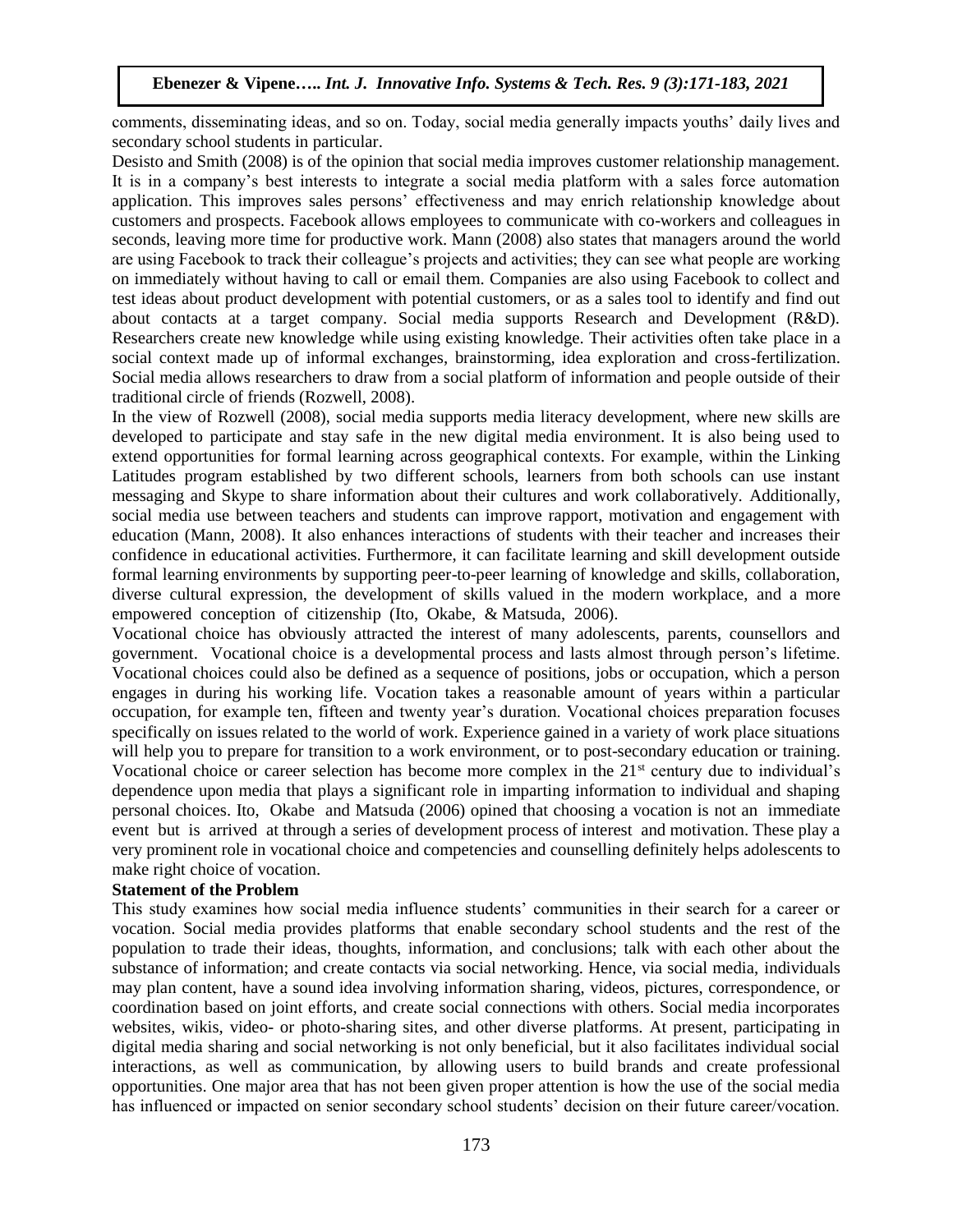It is against this backdrop that the researcher intends to investigate the perceived influence of social media on vocational choice of senior secondary school students in Rivers State.

## **Purpose of the Study**

The purpose of this study is to investigate the perceived influence of social media on the vocational choice of senior secondary school students in Rivers State. Specifically, the study sought to:

- 1. Examine the extent to which BlackBerry Messenger (BBM) influences the vocational choice of senior secondary school students in Rivers State.
- 2. Establish the extent to which Wechat influences the vocational choice of senior secondary school students in Rivers State.
- 3. Ascertain the extent to which LinkedIn influences the vocational choice of senior secondary school students in Rivers State

## **Research Questions**

The following research questions directed the investigation:

- 1. To what extent does BlackBerry Messenger (BBM) influence the vocational choice of senior secondary school students in Rivers State?
- 2. To what extent does Wechat influence the vocational choice of senior secondary school students in Rivers State?
- 3. To what extent does LinkedIn influence the vocational choice of senior secondary school students in Rivers State?

# **Hypotheses**

The following null hypotheses were formulated and tested at 0.05 level of significance.

- 1. There is no significant difference among the mean rating of students in the six Local Government Areas on the extent to which Black Berry Messenger (BBM) influence the vocational choice of senior secondary school students in Rivers State.
- 2. There is no significant difference among the mean rating of students in the six Local Government Areas on the extent to which Wechat influence the vocational choice of senior secondary school students in Rivers State.
- 3. There is no significant difference among the mean rating of students in the six Local Government Areas on the extent to which LinkedIn influence the vocational choice of senior secondary school students in Rivers State.

# **METHODOLOGY**

The study adopted descriptive survey research design. The population of the study consisted of all senior secondary school two (SSS2) students of all the public senior secondary schools in Rivers State. The Taro Yamen formula was applied to arrive at the sample size of 390 students (Eleme L.G.A 70, Obio-Akpor L.G.A 124, Emohua L.G.A 32, Etche L.G.A 41, Ikwerre L.G.A 33, and Port Harcourt 90). A random sample of 4 schools was selected from each L.GA giving a total of twenty-four (24) schools. Samples for each of the selected schools were equally distributed according to the sample size for the L.G.A, but participants were assigned by simple random sampling (balloting method). The instrument developed for data collection was a self-constructed questionnaire titled "Influence of Social Media on Vocational Choice of Students' Questionnaire (ISMVCSQ). The Cronbach's Alpha method was used to obtain a reliability coefficient of 0.75. Descriptive statistics of mean and standard were used to answer the research questions. A weighted mean of 2.50 indicated the acceptance of the research questions. The hypotheses were tested at 0.05 alpha level using the inferential statistic of Analysis of Variance (ANOVA).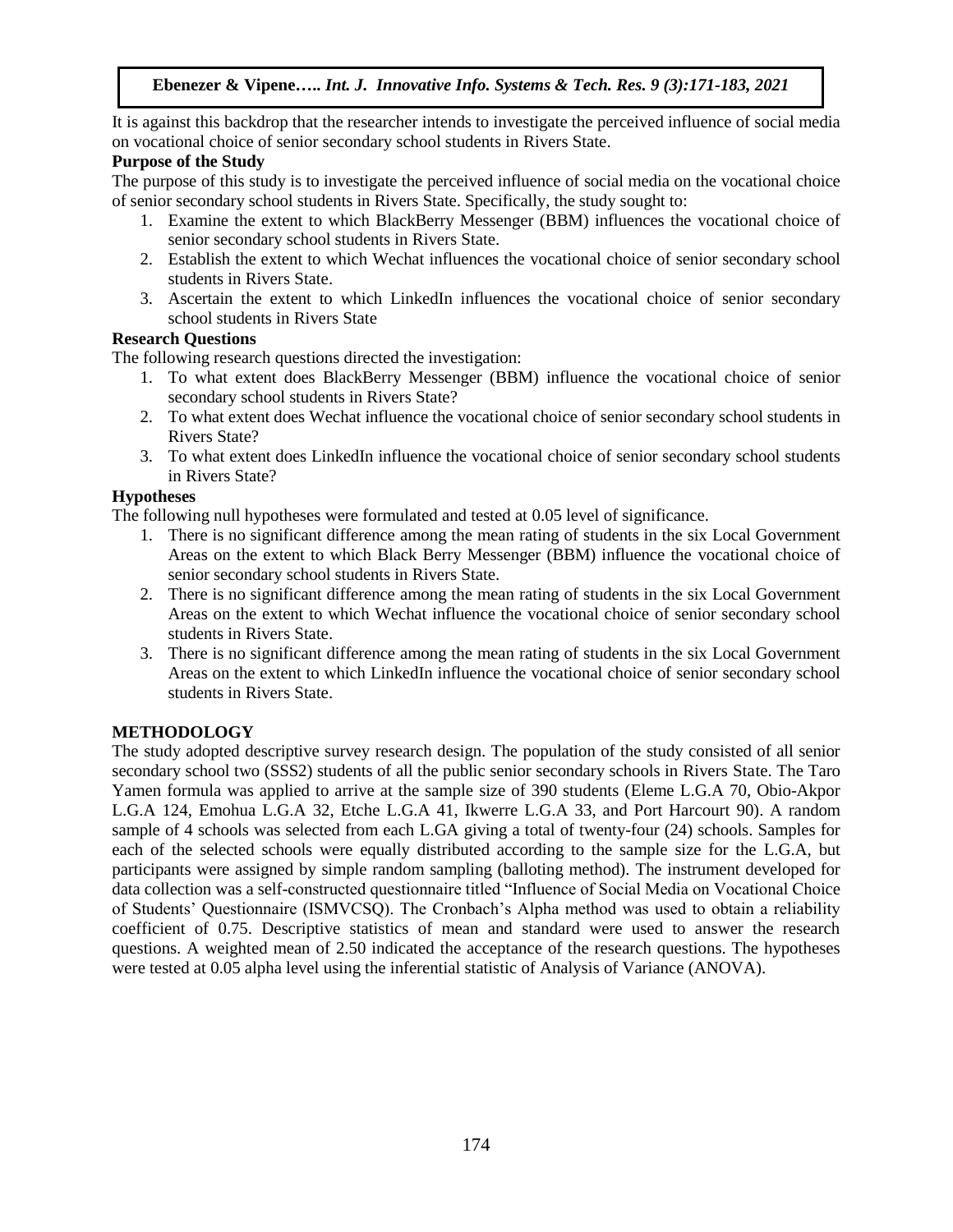#### **RESULTS**

**Research Question 1:** *To what extent does BlackBerry Messenger (BBM) influence the vocational choice of senior secondary school students in Rivers State?*

**Table 1: Descriptive statistics on the extent blackberry messenger (BBM) influences vocational choice of senior secondary school students in Rivers State.**

|                |                           | Eleme                                | Obio-                       | Emohua                               | Etche                                | Ikwerre                              | Ph.C                                 |           |
|----------------|---------------------------|--------------------------------------|-----------------------------|--------------------------------------|--------------------------------------|--------------------------------------|--------------------------------------|-----------|
| S/No           | <b>Statement</b>          | L.G.A                                | Akpor                       | L.G.A                                | L.G.A                                | L.G.A                                | L.G.A                                | Rmk       |
|                |                           | $[n_1 = 70]$                         | L.G.A                       | $[n_3 = 32]$                         | $[n_4 = 41]$                         | $[n_5 = 33]$                         | $[n_{6} = 90]$                       |           |
|                |                           | <b>SD</b><br>$\overline{\mathbf{x}}$ | $[n_2 = 116]$               | <b>SD</b><br>$\overline{\mathbf{x}}$ | <b>SD</b><br>$\overline{\mathbf{x}}$ | $\overline{\mathbf{x}}$<br><b>SD</b> | $\overline{\mathbf{x}}$<br><b>SD</b> |           |
|                |                           |                                      | <b>SD</b><br>$\overline{x}$ |                                      |                                      |                                      |                                      |           |
| $\overline{1}$ | I create a website using  | 3.22 1.05                            | 3.01 1.21                   | 3.44 1.03                            | 2.76 1.05                            | 2.92 1.21                            | 2.90 1.17                            | <b>HE</b> |
|                | BBM to show-case my       |                                      |                             |                                      |                                      |                                      |                                      |           |
|                | preferred vocation.       |                                      |                             |                                      |                                      |                                      |                                      |           |
| $\overline{2}$ | I do not miss making      | 2.94 0.91                            | 2.93 1.08                   | 2.97 1.05                            | 3.32 1.09                            | 2.86 1.09                            | 3.08 1.04                            | HE        |
|                | important posts on the    |                                      |                             |                                      |                                      |                                      |                                      |           |
|                | <b>BBM</b> platforms on   |                                      |                             |                                      |                                      |                                      |                                      |           |
|                | seeing any interesting    |                                      |                             |                                      |                                      |                                      |                                      |           |
|                | vocation.                 |                                      |                             |                                      |                                      |                                      |                                      |           |
| 3              | I always text messages    | 3.32 1.22                            | 3.04 1.15                   | 2.81 1.23                            | 2.71 1.23                            | 3.12 1.16                            | 3.14 1.27                            | <b>HE</b> |
|                | with my BBM group         |                                      |                             |                                      |                                      |                                      |                                      |           |
|                | than having a mere        |                                      |                             |                                      |                                      |                                      |                                      |           |
|                | mentor on any field of    |                                      |                             |                                      |                                      |                                      |                                      |           |
|                | endeavor.                 |                                      |                             |                                      |                                      |                                      |                                      |           |
| 4              | I stay connected with     | 3.53 1.27                            | 3.10 1.22                   | 3.24 1.08                            | 2.84 1.19                            | 3.00 1.03                            | 3.17 1.09                            | <b>HE</b> |
|                | friends on BBM so as to   |                                      |                             |                                      |                                      |                                      |                                      |           |
|                | be aware of recent        |                                      |                             |                                      |                                      |                                      |                                      |           |
|                | vocations.                |                                      |                             |                                      |                                      |                                      |                                      |           |
| 5              | I can change my status    | 3.19 1.03                            | 2.66 1.04                   | 2.99 1.20                            | 3.00 1.15                            | 2.82 1.14                            | 2.70 1.31                            | <b>HE</b> |
|                | and choose the kind of    |                                      |                             |                                      |                                      |                                      |                                      |           |
|                | friends I want to invite  |                                      |                             |                                      |                                      |                                      |                                      |           |
|                | on BBM to enable me       |                                      |                             |                                      |                                      |                                      |                                      |           |
|                | make right choice.        |                                      |                             |                                      |                                      |                                      |                                      |           |
|                | <b>Grand Score/Remark</b> | 3.24                                 | 2.95                        | 3.09                                 | 2.93                                 | 2.94                                 | 3.00                                 | <b>HE</b> |
|                |                           | 1.20                                 | 1.14                        | 1.12                                 | 1.14                                 | 1.13                                 | 1.18                                 |           |

**Source:** Survey Data, 2021.

The information in Table 1 above presents that students from Eleme L.G.A have a grand mean of 3.24 and standard deviation of 1.20, Obio-Akpor L.G.A have a grand mean of 2.95 and standard deviation of 1.14, Emohua L.G.A have a grand mean of 3.09 and standard deviation of 1.12, Etche L.G.A have a grand mean of 2.93 and standard deviation of 1.14, Ikwerre L.G.A have a grand mean of 2.94 and standard deviation of 1.13, and Port Harcourt have a grand mean of 3.00 and standard deviation of 1.18, in their rating on the extent blackberry messenger (BBM) influences the vocational choice of senior secondary school students in Rivers State. In other words, for each of the items 1 to 5 listed in connection with the influence of blackberry messenger (BBM) on vocational choice of students, the respondents rated high extent. Above all, students of the six Local Government Areas have total mean that lie between 2.5– 3.80, which indicates that blackberry messenger (BBM) influences the vocational choice of senior secondary school students in Rivers State.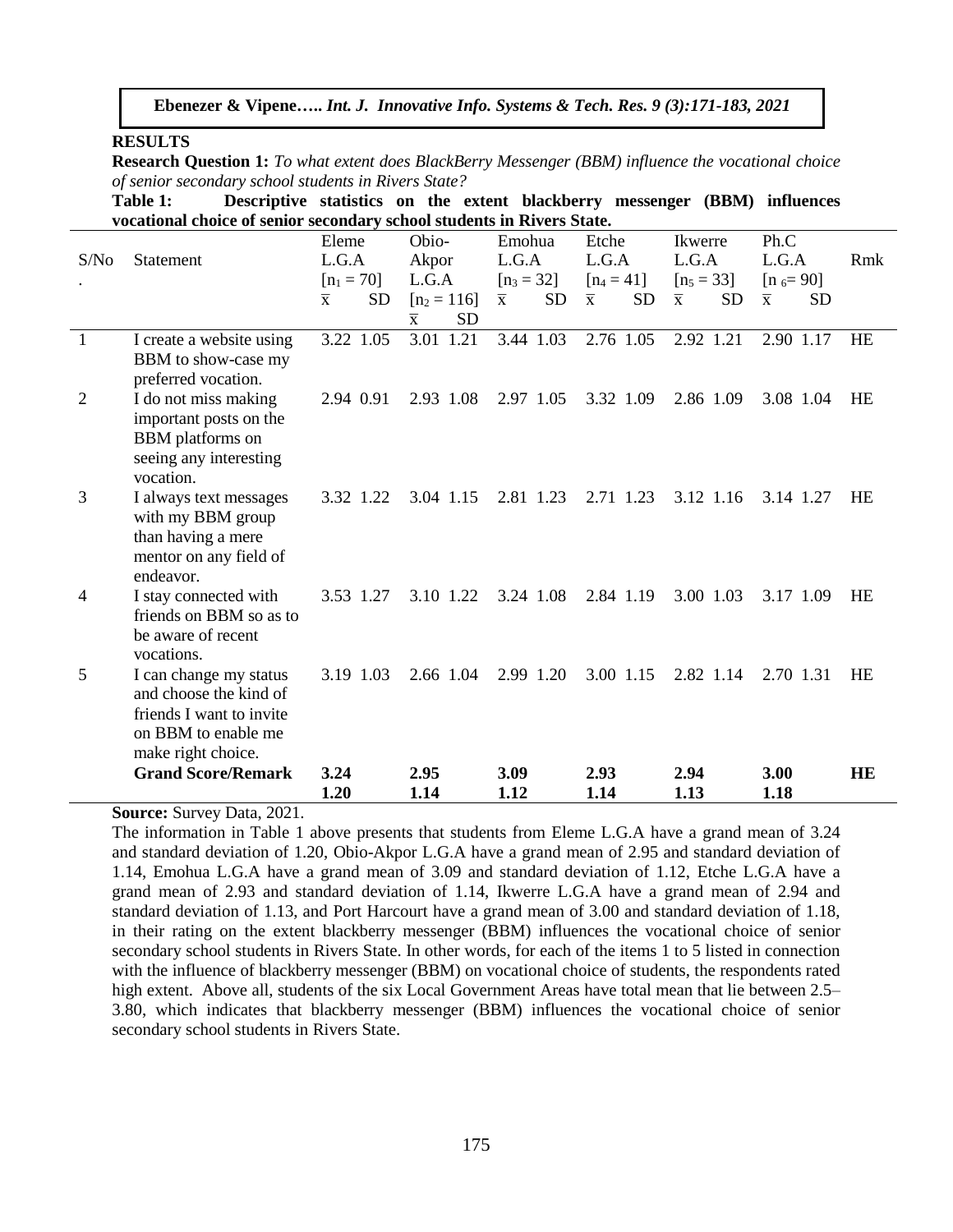**Ebenezer & Vipene…..** *Int. J. Innovative Info. Systems & Tech. Res. 9 (3):171-183, 2021*

**Research Question 2:** *To what extent does Wechat influence the vocational choice of senior secondary school students in Rivers State?*

| Table 2: Descriptive statistics on the extent Wechat influences vocational choice of senior secondary |  |  |
|-------------------------------------------------------------------------------------------------------|--|--|
| school students in Rivers State.                                                                      |  |  |

|      |                                                                                                                                  | Eleme                                | Obio-                                | Emohua                               | Etche                                | Ikwerre                              | Ph.C                                 |           |
|------|----------------------------------------------------------------------------------------------------------------------------------|--------------------------------------|--------------------------------------|--------------------------------------|--------------------------------------|--------------------------------------|--------------------------------------|-----------|
| S/No | Statement                                                                                                                        | L.G.A                                | Akpor                                | L.G.A                                | L.G.A                                | L.G.A                                | L.G.A                                | Rmk       |
|      |                                                                                                                                  | $[n_1 = 70]$                         | L.G.A                                | $[n_3 = 32]$                         | $[n_4 = 41]$                         | $[n_5 = 33]$                         | $[n_{6} = 90]$                       |           |
|      |                                                                                                                                  | <b>SD</b><br>$\overline{\mathbf{x}}$ | $[n_2 = 116]$                        | <b>SD</b><br>$\overline{\mathbf{x}}$ | <b>SD</b><br>$\overline{\mathbf{x}}$ | <b>SD</b><br>$\overline{\mathbf{x}}$ | <b>SD</b><br>$\overline{\mathbf{x}}$ |           |
|      |                                                                                                                                  |                                      | <b>SD</b><br>$\overline{\mathbf{x}}$ |                                      |                                      |                                      |                                      |           |
| 6    | I do not have interest in<br>sending and receiving<br>pictures through Wechat<br>in other not to affect my<br>vocational choice. | 3.22 1.03                            | 2.69 1.30                            | 3.01 1.13                            | 3.03 0.97                            | 2.66 1.20                            | 3.06 0.83                            | HE        |
| 7    | I always use voice note<br>on Wechat to discourage<br>friends from entering<br>into some illicit                                 | 2.66 1.07                            | 3.08 1.04                            | 2.93 1.10                            | 2.95 1.26                            | 3.28 1.24                            | 3.04 0.92                            | HE        |
| 8    | vocations<br>I can watch video films<br>through Wechat<br>platform on different<br>vocational opportunities<br>than through the  | 3.40 1.32                            | 3.31 0.57                            | 2.83 1.28                            | 3.04 1.02                            | 3.01 0.97                            | 2.70 1.06                            | <b>HE</b> |
| 9    | newspapers.<br>I get lots of vocational<br>information and pass<br>such information<br>through Wechat.                           | 3.01 0.87                            | 3.00 1.39                            | 3.04 1.29                            | 3.31 1.35                            | 3.05 1.32                            | 2.83 1.10                            | <b>HE</b> |
| 10   | I always spend a lot of<br>time chatting with<br>friends and relatives on<br>Wechat based on some<br>vocations I dislike.        | 2.65 1.26                            | 2.92 1.20                            | 3.11 1.08                            | 3.10 1.18                            | 2.91 1.09                            | 3.11 1.31                            | HE        |
|      | <b>Grand Score/Remark</b>                                                                                                        | 2.99<br>1.11                         | 3.00<br>1.10                         | 2.98<br>1.18                         | 3.09<br>1.16                         | 2.98<br>1.16                         | 2.95<br>1.04                         | <b>HE</b> |

**Source:** Survey Data, 2021.

The information in Table 2 above presents that students from Eleme L.G.A have a grand mean of 2.99 and standard deviation of 1.11, Obio-Akpor L.G.A have a grand mean of 3.00 and standard deviation of 1.10, Emohua L.G.A have a grand mean of 2.98 and standard deviation of 1.18, Etche L.G.A have a grand mean of 3.09 and standard deviation of 1.16, Ikwerre L.G.A have a grand mean of 2.98 and standard deviation of 1.16, and Port Harcourt L.G.A have a grand mean of 2.95 and standard deviation of 1.04, in their rating on the extent wechat influences the vocational choice of senior secondary school students in Rivers State. Comparing the mean responses of both categories to the bench-mark or decision mean of 2.50 set for decision, it would be observed that all rated means are higher than the bench-mark. In other words, for each of the items 6 to 10 listed in connection with the influence of wechat on vocational choice of students, the respondents rated high extent. Above all, students of the six Local Government Areas have total mean that lie between 2.5–3.80, which indicates that wechat influences the vocational choice of senior secondary school students in Rivers State.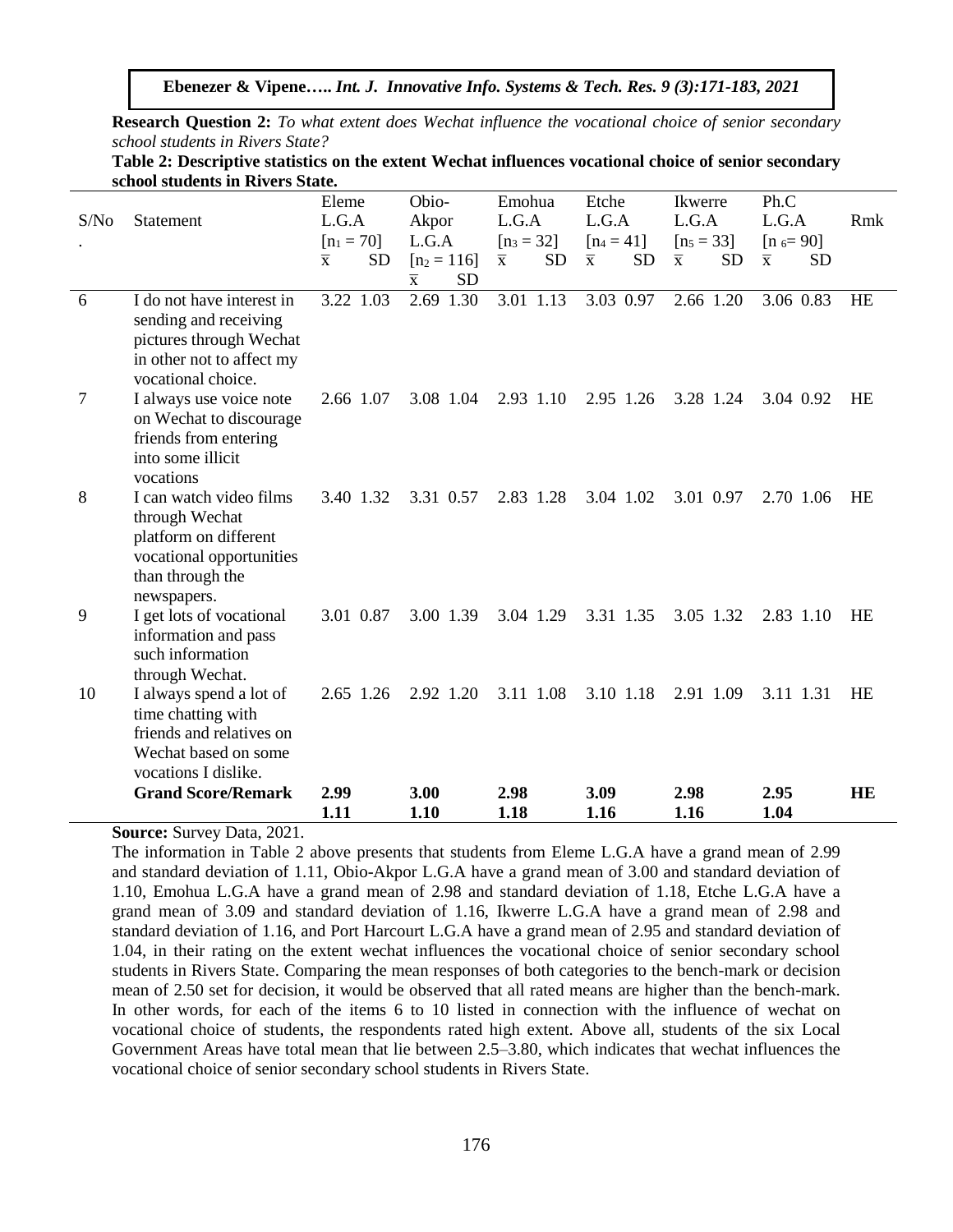**Research Question 3**: *To what extent does LinkedIn influence the vocational choice of senior secondary school students in Rivers State?*

| Table 3: Descriptive statistics on the extent Linkedln influences vocational choice of senior |
|-----------------------------------------------------------------------------------------------|
| secondary school students in Rivers State                                                     |

|      |                                                                             | Eleme                                | Obio-                                | Emohua                               | Etche                                | Ikwerre                              | Ph.C                                 |           |
|------|-----------------------------------------------------------------------------|--------------------------------------|--------------------------------------|--------------------------------------|--------------------------------------|--------------------------------------|--------------------------------------|-----------|
| S/No | Statement                                                                   | L.G.A                                | Akpor                                | L.G.A                                | L.G.A                                | L.G.A                                | L.G.A                                | Rmk       |
|      |                                                                             | $[n_1 = 70]$                         | L.G.A                                | $[n_3 = 32]$                         | $[n_4 = 41]$                         | $[n_5 = 33]$                         | $[n_{6} = 90]$                       |           |
|      |                                                                             | <b>SD</b><br>$\overline{\mathbf{x}}$ | $[n_2 = 116]$                        | <b>SD</b><br>$\overline{\mathbf{x}}$ | $\overline{\mathbf{X}}$<br><b>SD</b> | <b>SD</b><br>$\overline{\mathbf{x}}$ | <b>SD</b><br>$\overline{\mathbf{x}}$ |           |
|      |                                                                             |                                      | <b>SD</b><br>$\overline{\mathbf{x}}$ |                                      |                                      |                                      |                                      |           |
| 11   | I get new information<br>about existing jobs over                           | 3.43 0.93                            | 2.98 1.14                            | 3.28 1.03                            | 3.11 0.96                            | 2.82 1.10                            | 3.07 1.03                            | HE        |
|      | social and express my<br>own ideas to my friends<br>on LinkedIn platform.   |                                      |                                      |                                      |                                      |                                      |                                      |           |
| 12   | Using some kinds of<br>social networking like                               | 3.39 0.89                            | 3.18 1.08                            | 3.36 1.17                            | 2.93 1.01                            | 3.01 1.04                            | 3.36 0.91                            | HE        |
|      | LinkedIn is essential for<br>today's life than<br>engaging in a specialized |                                      |                                      |                                      |                                      |                                      |                                      |           |
|      | area of endeavor.                                                           |                                      |                                      |                                      |                                      |                                      |                                      |           |
| 13   | <b>Using LinkedIn</b><br>networks help me in my                             | 3.40 0.92                            | 3.33 0.73                            | 3.80 1.12                            | 3.11 1.17                            | 3.15 0.99                            | 2.84 1.04                            | HE        |
|      | career choice than                                                          |                                      |                                      |                                      |                                      |                                      |                                      |           |
|      | having any mentor<br>around me.                                             |                                      |                                      |                                      |                                      |                                      |                                      |           |
| 14   | I make and listen to new                                                    | 3.21 0.80                            | 3.41 1.09                            | 3.27 1.09                            | 3.37 1.15                            | 3.14 1.22                            | 2.87 1.00                            | <b>HE</b> |
|      | friends on LinkedIn<br>platform whose advice is                             |                                      |                                      |                                      |                                      |                                      |                                      |           |
|      | shifting my interest on                                                     |                                      |                                      |                                      |                                      |                                      |                                      |           |
| 15   | my dream vocation.<br>LinkedIn is more                                      | 3.05 1.02                            | 3.32 1.10                            | 3.10 1.18                            | 3.14 1.03                            | 2.93 1.19                            | 3.10 1.21                            | HE        |
|      | preferable to having                                                        |                                      |                                      |                                      |                                      |                                      |                                      |           |
|      | fleer on any vocation.                                                      |                                      |                                      |                                      |                                      |                                      |                                      |           |
|      | <b>Grand Score/Remark</b>                                                   | 3.30                                 | 3.24                                 | 3.36                                 | 3.13                                 | 3.01                                 | 3.05                                 | <b>HE</b> |
|      |                                                                             | 0.91                                 | 1.03                                 | 1.12                                 | 1.06                                 | 1.11                                 | 1.04                                 |           |

**Source:** Survey Data, 2021.

The information in Table 3 above presents that students from Eleme L.G.A have a grand mean of 3.30 and standard deviation of 0.91, Obio-Akpor L.G.A have a grand mean of 3.24 and standard deviation of 1.03, Emohua L.G.A have a grand mean of 3.36 and standard deviation of 1.12, Etche L.G.A have a grand mean of 3.13 and standard deviation of 1.06, Ikwerre L.G.A have a grand mean of 3.01 and standard deviation of 1.11, and Port Harcourt L.G.A have a grand mean of 3.05 and standard deviation of 1.04, in their rating on the extent Linkedln influences the vocational choice of senior secondary school students in Rivers State. Comparing the mean responses of both categories to the bench-mark or decision mean of 2.50 set for decision, it would be observed that all rated means are higher than the bench-mark. In other words, for each of the items 11 to 15 listed in connection with the influence of Linkedln on vocational choice of students, the respondents rated high extent. Above all, students of the six Local Government Areas have total mean that lie between 2.5–3.80, which indicates that Linkedln influences the vocational choice of senior secondary school students in Rivers State.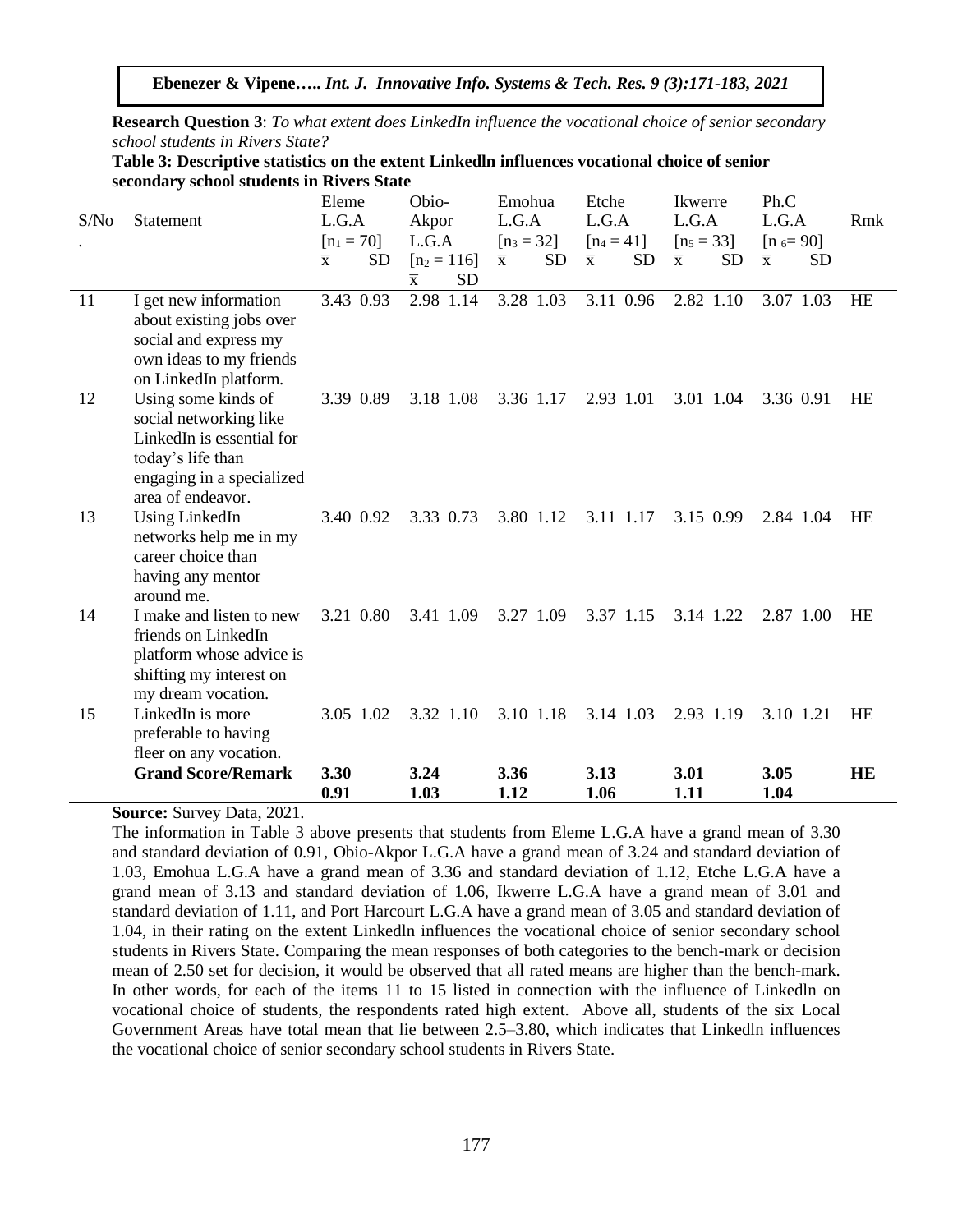## **Testing of Hypotheses**

**Hypothesis 1:** There is no significant difference among the mean rating of students in the six Local Government Areas on the extent to which Black Berry Messenger (BBM) influence the vocational choice of senior secondary school students in Rivers State.

**Table 4: Summary of One-way Analysis of Variance (ANOVA) on the influence of Black Berry Messenger (BBM) on the vocational choice of senior secondary school students in Rivers State.**

| <b>Sources of</b> | Sum of         | Df  | <b>Mean Square</b> |         | Sig  | <b>Decision</b> |
|-------------------|----------------|-----|--------------------|---------|------|-----------------|
| <b>Variation</b>  | <b>Squares</b> |     |                    |         |      |                 |
| Between Groups    | 1.933          |     | .307               | 121.703 | .016 | H <sub>o</sub>  |
| Within Groups     | 77.418         | 380 | .538               |         |      |                 |
| Total             | 79.351         | 382 |                    |         |      | Accepted        |

 $N = 382$ ; F(2, 0.307) = 121.703; p = 0.016 < 0.05

Table 4 above presents the sum of squares of 1.933, with 2 degrees of freedom, and a mean square of 0.307 for between groups. Within groups has the sum of squares of 77.418, degrees of freedom of 380, and a mean square of 0.538, while the total has 79.351 sum of squares and 382 degrees of freedom. The computed F is 121.703 which is statistically significant at .05. Thus the null hypothesis that "there is no significant difference among the mean rating of students in the six Local Government Areas on the extent to which Black Berry Messenger (BBM) influence the vocational choice of senior secondary school students in Rivers State" is hereby accepted.  $F(2, 0.307) = 121.703$ ,  $p < .05$ . Thus, students in the six Local Government Areas are of the opinion that Black Berry Messenger (BBM) influence the vocational choice of senior secondary school students in Rivers State to a high extent.

**Hypothesis 2:** There is no significant difference among the mean rating of students in the six educational zones on the extent to which Wechat influence the vocational choice of senior secondary school students in Rivers State.

| Table 5: | Summary of One-way Analysis of Variance (ANOVA) on the influence of Wechat on |
|----------|-------------------------------------------------------------------------------|
|          | the vocational choice of senior secondary school students in Anambra State.   |

| <b>Sources of</b>     | Sum of         | Df  | <b>Mean Square</b> |        | Sig  | <b>Decision</b> |
|-----------------------|----------------|-----|--------------------|--------|------|-----------------|
| <b>Variation</b>      | <b>Squares</b> |     |                    |        |      |                 |
| <b>Between Groups</b> | 1.285          |     | .314               | 19.107 | .015 | $H_{o}$         |
| Within Groups         | 43.652         | 380 | .809               |        |      |                 |
| Total                 | 44.937         | 382 |                    |        |      | Accepted        |

 $N = 382$ ; F(2, 0.314) = 19.107; p = 0.015 < 0.05

Table 5 above presents the sum of squares of 1.285, with 2 degrees of freedom, and a mean square of 0.314 for between groups. Within groups has the sum of squares of 43.652, degrees of freedom of 380, and a mean square of 0.809, while the total has 44.937 sum of squares and 382 degrees of freedom. The computed F is 19.107 which is statistically significant at .05. Thus the null hypothesis that "there is no significant difference among the mean rating of students in the six Local Government Areas on the extent to which Wechat influence the vocational choice of senior secondary school students in Rivers State" is hereby accepted:  $F(2, 0.314) = 19.107$ ,  $p < .05$ . Thus, students in the six Local Government Areas are of the opinion that Wechat influence the vocational choice of senior secondary school students in Rivers State to a high extent.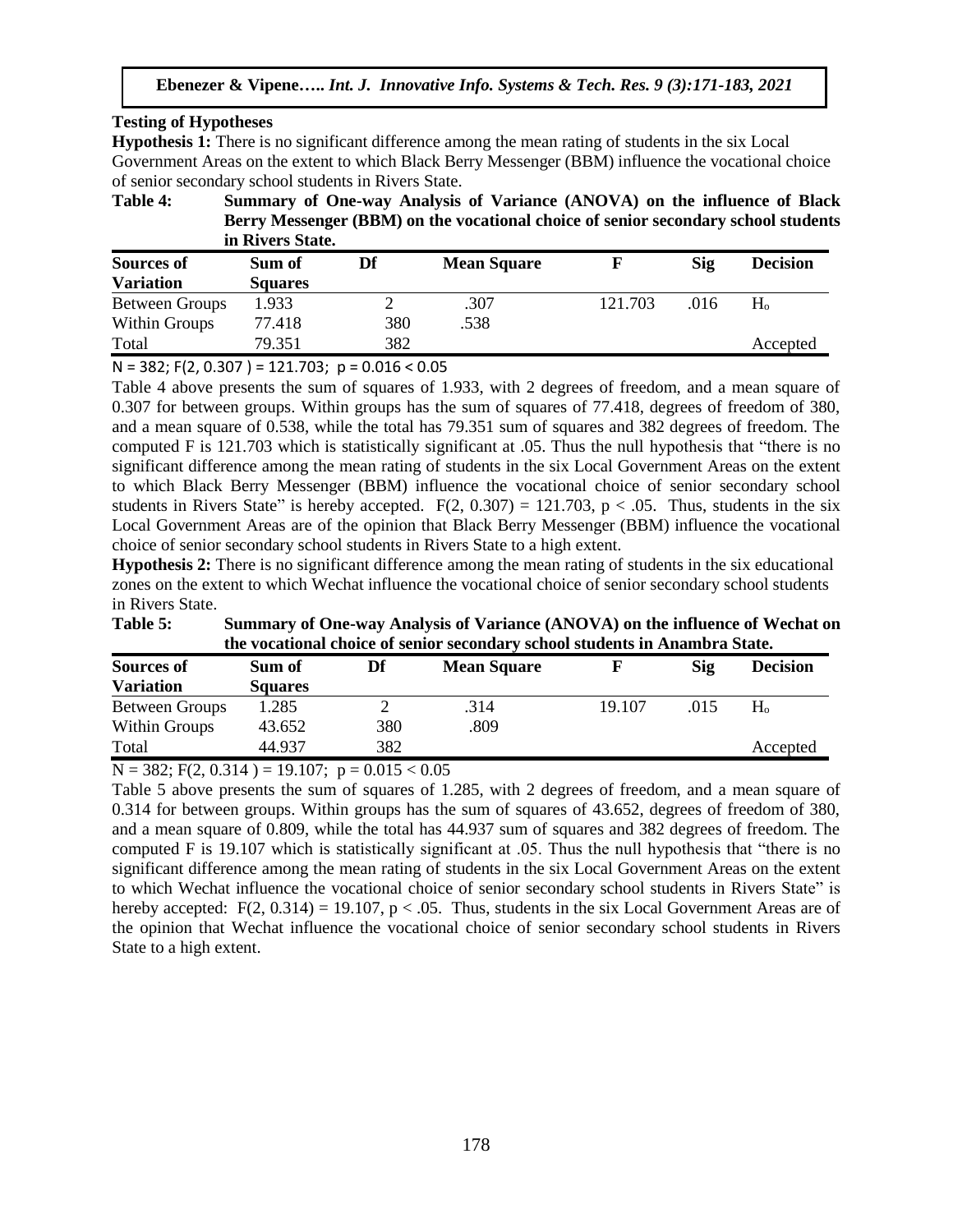**Hypothesis 3:** There is no significant difference among the mean rating of students in the six educational zones on the extent to which LinkedIn influence the vocational choice of senior secondary school students in Rivers State.

| Table 6:              | Summary of One-way Analysis of Variance (ANOVA) on the influence of LinkedIn<br>on the vocational choice of senior secondary school students in Rivers State. |     |                    |        |      |                 |
|-----------------------|---------------------------------------------------------------------------------------------------------------------------------------------------------------|-----|--------------------|--------|------|-----------------|
| <b>Sources of</b>     | Sum of                                                                                                                                                        | Df  | <b>Mean Square</b> |        | Sig  | <b>Decision</b> |
| <b>Variation</b>      | <b>Squares</b>                                                                                                                                                |     |                    |        |      |                 |
| <b>Between Groups</b> | 1.604                                                                                                                                                         |     | .752               | 14.691 | .011 | $H_{\alpha}$    |
| Within Groups         | 83.637                                                                                                                                                        | 380 | .921               |        |      |                 |
| Total                 | 85.241                                                                                                                                                        | 382 |                    |        |      | Accepted        |

 $N = 382$ ; F(2, 0.752) = 14.691;  $p = 0.011 < 0.05$ 

Table 6 above presents the sum of squares of 1.604, with 2 degrees of freedom, and a mean square of 0.752 for between groups. Within groups has the sum of squares of 83.637, degrees of freedom of 380, and a mean square of 0.921, while the total has 85.241 sum of squares and 382 degrees of freedom. The computed F is 14.691 which is statistically significant at .05. Thus the null hypothesis that "there is no significant difference among the mean rating of students in the six Local Government Areas on the extent to which LinkedIn influence the vocational choice of senior secondary school students in Rivers State" is hereby accepted:  $F(2, 0.752) = 14.691$ ,  $p < .05$ . Thus, students in the six Local Government Areas are of the opinion that LinkedIn influence the vocational choice of senior secondary school students in Rivers State to a high extent.

## **DISCUSSION OF FINDINGS**

The study investigated the perceived influence of social media on the vocational choice of senior secondary school students in Rivers State. The research question one (1) revealed the extent Blackberry messenger (BBM) influence the vocational choice of senior secondary school students in Rivers State. It presented that students from Eleme L.G.A have a grand mean of 3.24 and standard deviation of 1.20, Obio-Akpor L.G.A have a grand mean of 2.95 and standard deviation of 1.14, Emohua L.G.A have a grand mean of 3.09 and standard deviation of 1.12, Etche L.G.A have a grand mean of 2.93 and standard deviation of 1.14, Ikwerre L.G.A have a grand mean of 2.94 and standard deviation of 1.13, and Port Harcourt have a grand mean of 3.00 and standard deviation of 1.18, in their rating on the extent blackberry messenger (BBM) influences the vocational choice of senior secondary school students in Rivers State. In other words, for each of the items 1 to 5 listed in connection with the influence of blackberry messenger (BBM) on vocational choice of students, the respondents rated high extent. Above all, students of the six Local Government Areas have total mean that lie between 2.5–3.80, which indicates that blackberry messenger (BBM) influences the vocational choice of senior secondary school students in Rivers State.

The test of hypothesis one (1), presented the significant difference among the mean rating of students in the six Local Government Areas on the extent to which Black Berry Messenger (BBM) influence the vocational choice of senior secondary school students in Rivers State. The sum of squares of 1.933, with 2 degrees of freedom, and a mean square of 0.307 for between groups. Within groups has the sum of squares of 77.418, degrees of freedom of 380, and a mean square of 0.538, while the total has 79.351 sum of squares and 382 degrees of freedom. The computed F is 121.703 which is statistically significant at .05. Thus the null hypothesis that "there is no significant difference among the mean rating of students in the six Local Government Areas on the extent to which Black Berry Messenger (BBM) influence the vocational choice of senior secondary school students in Rivers State" is hereby accepted:  $F(2, 0.307) =$ 121.703, p < .05. Thus, students in the six Local Government Areas are of the opinion that Black Berry Messenger (BBM) influence the vocational choice of senior secondary school students in Rivers State to a high extent. A further statistical analysis of their responses did not show any significant difference in their rating which lead to the conclusion. This position was also held by Knean and His (2011) on their findings that 8-% of the respondent they interviewed admitted that the most influential factor that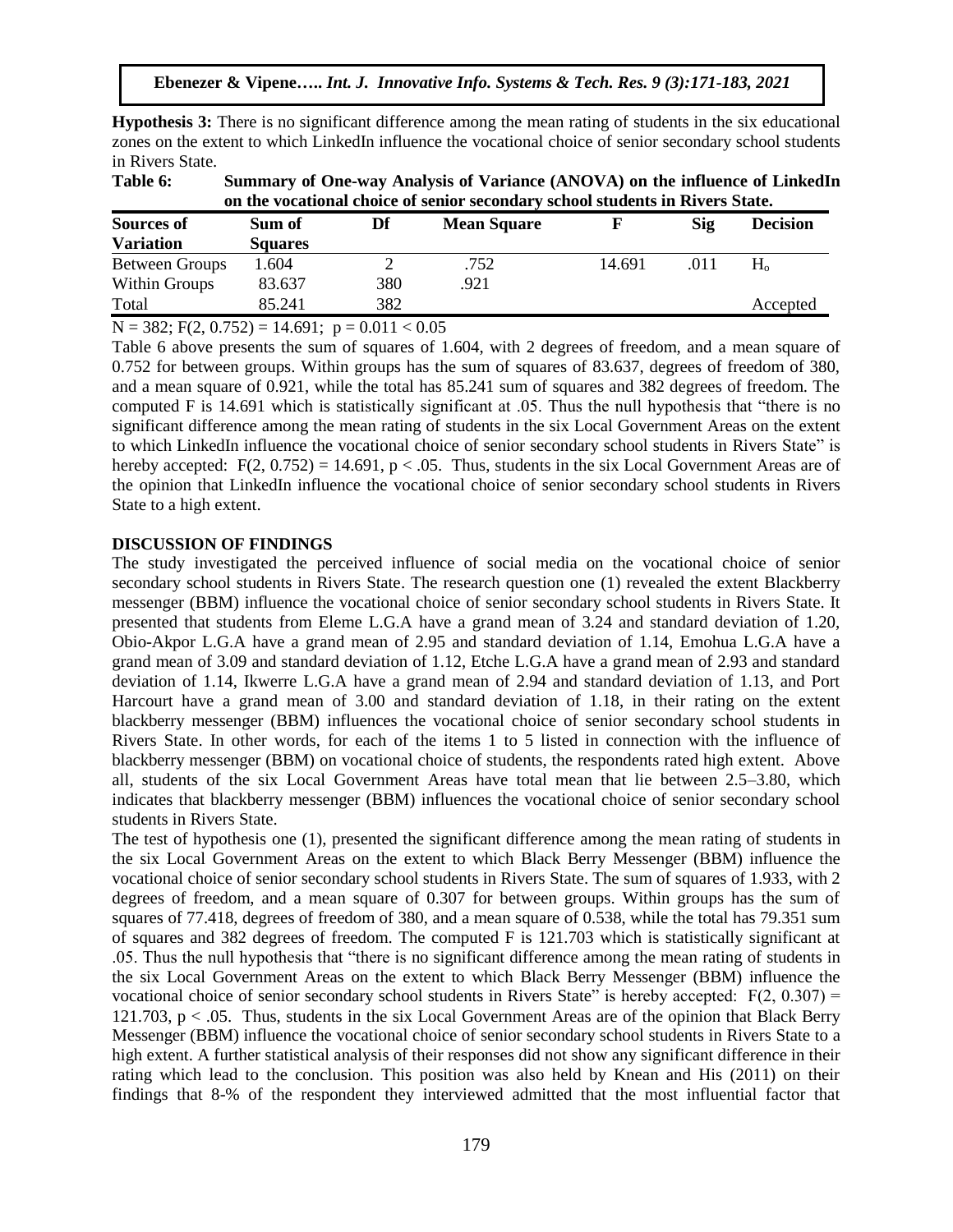motivate their use of the Black Berry Messenger was employment and career or vocation choice. The result emphasized that the kind of vocation or career students choose was dependent on what they discuss and share on the social media. Their study also enlisted Wechat, Blackberry messenger (BBM) and twitter as the most frequently visited sites while 62% described Blackberry and Whatsapp as the rugged sites proceeding vocation and career information. Besides the similarity in the findings of both studies, they applied the same design as well as the same technique for data collection. Blackberry Messenger (BBM) is an instant messaging (IM) application that can be downloaded from the Internet for Blackberry smartphones and, as of 2013, for iPhone and Android. BBM provides easy multitasking with many built-in application features, allowing users to chat or share content while using the application. It provides dual and simultaneous application use. For example, users may view sports scores while messaging friends, or even compete in digital games while chatting. A BBM profile feed displays links and even game scores on demand.

The research question two (2) revealed the extent Wechat influence the vocational choice of senior secondary school students in Rivers State. The information in Table 2 presented that students from Eleme L.G.A have a grand mean of 2.99 and standard deviation of 1.11, Obio-Akpor L.G.A have a grand mean of 3.00 and standard deviation of 1.10, Emohua L.G.A have a grand mean of 2.98 and standard deviation of 1.18, Etche L.G.A have a grand mean of 3.09 and standard deviation of 1.16, Ikwerre L.G.A have a grand mean of 2.98 and standard deviation of 1.16, and Port Harcourt L.G.A have a grand mean of 2.95 and standard deviation of 1.04, in their rating on the extent wechat influences the vocational choice of senior secondary school students in Rivers State. Comparing the mean responses of both categories to the bench-mark or decision mean of 2.50 set for decision, it would be observed that all rated means are higher than the bench-mark. In other words, for each of the items 6 to 10 listed in connection with the influence of wechat on vocational choice of students, the respondents rated high extent. Above all, students of the six Local Government Areas have total mean that lie between 2.5–3.80, which indicates that wechat influences the vocational choice of senior secondary school students in Rivers State.

The test of hypothesis two (2), presented the significant difference among the mean rating of students in the six Local Government Areas on the extent to which Wechat influence the vocational choice of senior secondary school students in Rivers State. It was revealed in Table 4.11 that the sum of squares of 1.285, with 2 degrees of freedom, and a mean square of 0.314 for between groups. Within groups has the sum of squares of 43.652, degrees of freedom of 380, and a mean square of 0.809, while the total has 44.937 sum of squares and 382 degrees of freedom. The computed F is 19.107 which is statistically significant at .05. Thus the null hypothesis that "there is no significant difference among the mean rating of students in the six Local Government Areas on the extent to which Wechat influence the vocational choice of senior secondary school students in Rivers State" is hereby accepted:  $F(2, 0.314) = 19.107$ ,  $p < .05$ . Thus, students in the six Local Government Areas are of the opinion that Wechat influence the vocational choice of senior secondary school students in Rivers State to a high extent. Most respondents agreed that they do chat on Wechat on issues relating to careers and vocations choice. Respondents mean ratings on the items relating to use of social media sites to scan for careers were all above the bench-mark mean while the computed t-value for testing whether a significant difference existed with respect to the mean ratings was lower than the table value. Wechat was particularly figured by some respondents to aid them in career search.

Similar to this finding is that the main motivating factor for usage of Whatsapp and Linkedln was to search for vocation and better careers, discovered and reported by Adesope and Organ-Charles (2015). This was their finding when they examined the factors motivating students' usage of social media for improved learning in tertiary institutions. The researcher adopted descriptive survey design and used a 4 point Likert type rating scale questionnaire to elicit students opinions as to which social media site was most preferable and effective. These investigators reported that respondents rated Wechat, Whatsapp and Likendln as the most preferred and the main motivating factor for their usage was to search for vocations and better career. A result congruent to this was that obtained by Raymond *et al.* (2016), upon their investigation of the impact of social media on students' academic life and professional choice. They discovered from their studies that all ten participants of the respondents indicated that they were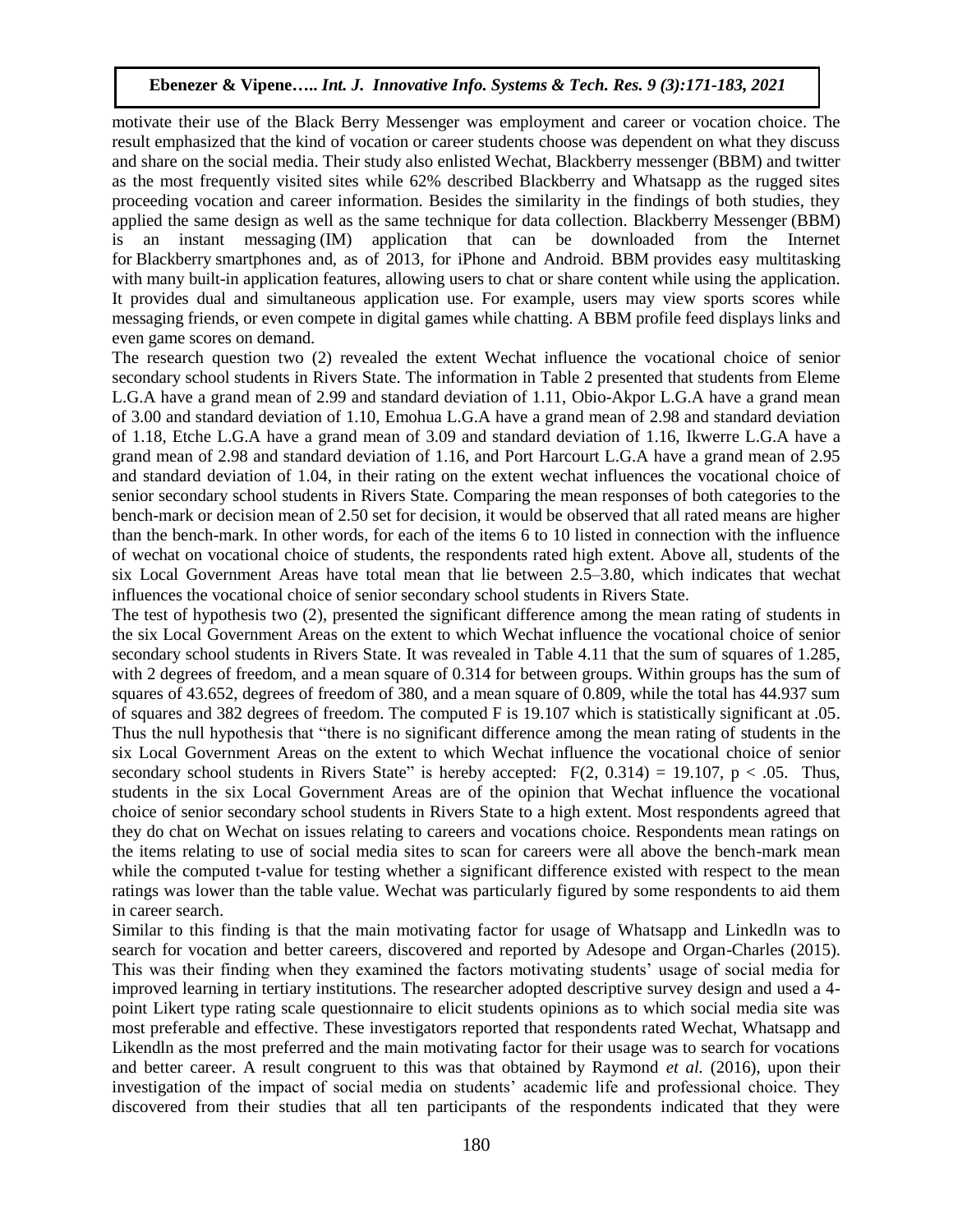conversant with social media sites including Wechat and that it has great influence on which profession and professional they choose as their role model. By implication, the profession (vocation/career) they choose is influenced by who they know to have been in that profession. WeChat supports different instant messaging methods, including text message, voice message, walkie talkie, and stickers. Users can send previously saved or live pictures and videos, profiles of other users, coupons, lucky money packages, or current GPS locations with friends either individually or in a group chat. WeChat's character stickers, such as [Tuzki,](https://en.wikipedia.org/wiki/Tuzki) resemble and compete with those of [LINE,](https://en.wikipedia.org/wiki/Line_(software)) a Korean messaging application. WeChat users can register as an official account which enables them to push feeds to subscribers, interact with subscribers and provide them with services. There are three types of official accounts: a service account, a subscription account and an enterprise account. Once users as individuals or organizations set up a type of account, they cannot change it to another type. By the end of 2014, the number of WeChat official accounts had reached 8 million (Adesope & Organ-Charles, 2015).

Finally, the research question three (3) revealed the extent LinkedIn influence the vocational choice of senior secondary school students in Rivers State. The information in Table 3 presented that students from Eleme L.G.A have a grand mean of 3.30 and standard deviation of 0.91, Obio-Akpor L.G.A have a grand mean of 3.24 and standard deviation of 1.03, Emohua L.G.A have a grand mean of 3.36 and standard deviation of 1.12, Etche L.G.A have a grand mean of 3.13 and standard deviation of 1.06, Ikwerre L.G.A have a grand mean of 3.01 and standard deviation of 1.11, and Port Harcourt L.G.A have a grand mean of 3.05 and standard deviation of 1.04, in their rating on the extent Linkedln influences the vocational choice of senior secondary school students in Rivers State. Comparing the mean responses of both categories to the bench-mark or decision mean of 2.50 set for decision, it would be observed that all rated means are higher than the bench-mark. In other words, for each of the items 11 to 15 listed in connection with the influence of Linkedln on vocational choice of students, the respondents rated high extent. Above all, students of the six Local Government Areas have total mean that lie between 2.5–3.80, which indicates that Linkedln influences the vocational choice of senior secondary school students in Rivers State.

The test of hypothesis three (3), presented significant difference among the mean rating of students in the six Local Government Areas on the extent to which LinkedIn influence the vocational choice of senior secondary school students in Rivers State. Table 6 presented the sum of squares of 1.604, with 2 degrees of freedom, and a mean square of 0.752 for between groups. Within groups has the sum of squares of 83.637, degrees of freedom of 380, and a mean square of 0.921, while the total has 85.241 sum of squares and 382 degrees of freedom. The computed F is 14.691 which is statistically significant at .05. Thus the null hypothesis that "there is no significant difference among the mean rating of students in the six Local Government Areas on the extent to which LinkedIn influence the vocational choice of senior secondary school students in Rivers State" is hereby accepted:  $F(2, 0.752) = 14.691$ , p < .05. Thus, students in the six Local Government Areas are of the opinion that LinkedIn influence the vocational choice of senior secondary school students in Rivers State to a high extent. According to Wiki (2020), it is a social networking site designed specifically for the business community. The goal of the site is to allow registered members to establish and document networks of people they know and trust professionally. LinkedIn allows members (both workers and employers) to create [profiles](https://en.wikipedia.org/wiki/User_profile) and "connections" to each other in an [online](https://en.wikipedia.org/wiki/Online_and_offline) [social network](https://en.wikipedia.org/wiki/Social_network) which may represent real-world [professional relationships.](https://en.wikipedia.org/wiki/Business_relations) Members can invite anyone (whether an existing member or not) to become a connection. LinkedIn participated in the EU's [International Safe Harbor Privacy Principles.](https://en.wikipedia.org/wiki/International_Safe_Harbor_Privacy_Principles) The basic functionality of LinkedIn allows users (workers and employers) to create [profiles,](https://en.wikipedia.org/wiki/User_profile) which for employees typically consist of a [curriculum vitae](https://en.wikipedia.org/wiki/Curriculum_vitae) describing their work experience, education and training, skills, and a personal photo. Employers can list [jobs](https://en.wikipedia.org/wiki/Job) and search for potential candidates. Users can [find jobs,](https://en.wikipedia.org/wiki/Job_hunting) people and business opportunities recommended by someone in one's contact network. Users can save (i.e. bookmark) jobs that they would like to [apply](https://en.wikipedia.org/wiki/Application_for_employment) for. Users also have the ability to follow different companies. The site also enables members to make "connections" to each other in an [online](https://en.wikipedia.org/wiki/Online_and_offline) [social network](https://en.wikipedia.org/wiki/Social_network) which may represent real-world [professional](https://en.wikipedia.org/wiki/Business_relations)  [relationships.](https://en.wikipedia.org/wiki/Business_relations) Members can invite anyone (whether a site member or not) to become a connection (Wiki, 2020). LinkedIn allows professionals to build exposure for their personal brand within the site itself as well as in the World Wide Web as a whole. With a tool that LinkedIn dubs a Profile Strength Meter, the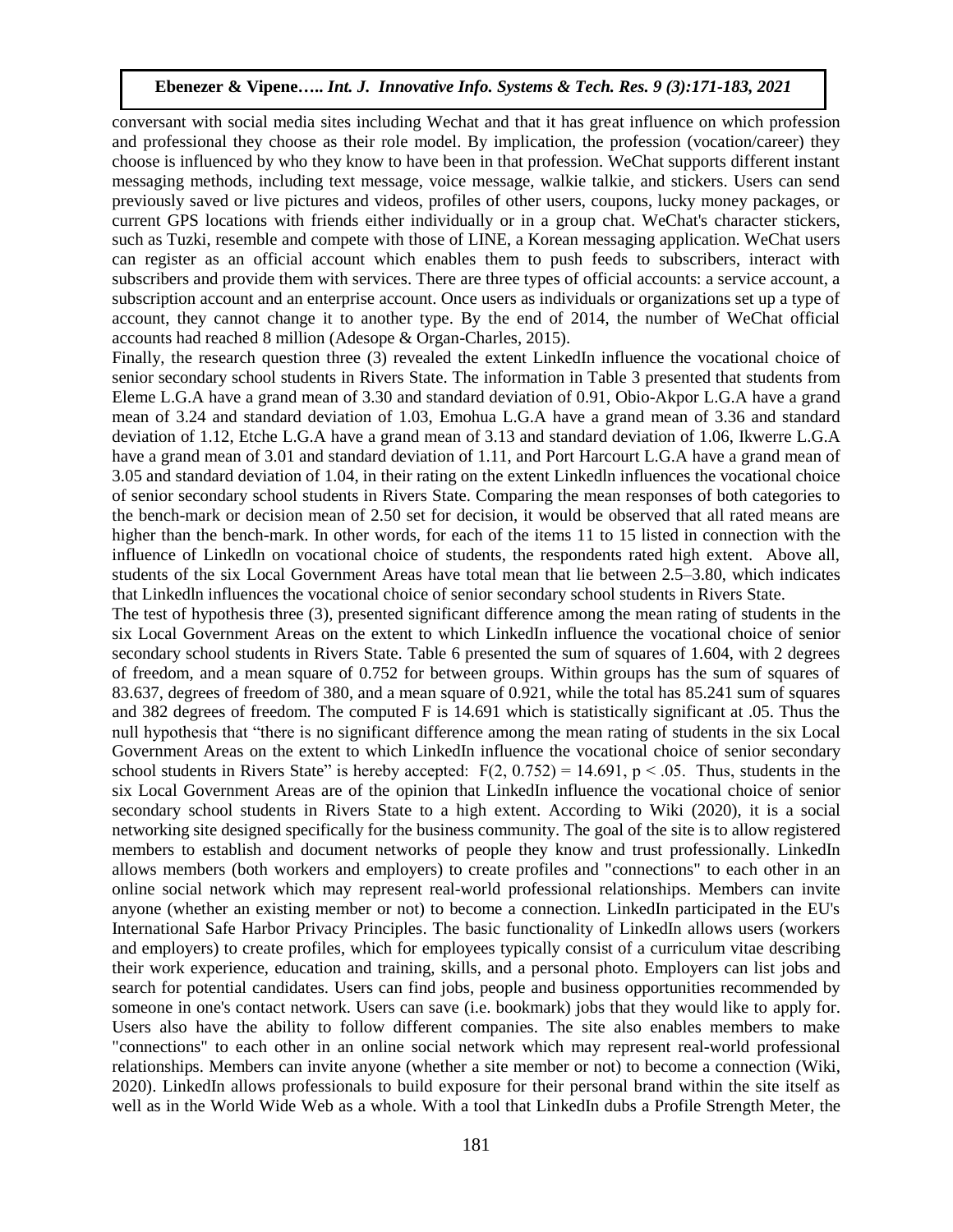site encourages users to offer enough information in their profile to optimize [visibility by search engines.](https://en.wikipedia.org/wiki/Search_engine_optimization) Jones (2015) stated that in 2016, user profiles with five or more relevant skills were viewed seventeen times more often than those with fewer skills. These skills could be enhanced with recommendations and endorsements to solidify one's [social proof.](https://en.wikipedia.org/wiki/Social_proof)

## **CONCLUSION**

It was concluded in this study that the social media has taken over all other instructional resources in the education there is no significant difference among the mean rating of students in the six educational zones on the extent to which BlackBerry Messenger (BBM), Wechat and LinkedIn influence the vocational choice of senior secondary school students in Rivers State. In other words, BlackBerry Messenger (BBM), Wechat and LinkedIn as aspect of social media enhance vocational choice of senior secondary school students in Rivers State. Social media is a set of online applications and tools that provide ways of social interaction and communication between digital media users by facilitating and creating knowledge sharing and ultimately transforming a monologue into a dialogue, for instance, by an organization to customers. It includes diversified internet-based tools and applications based on a particular philosophical ideology and technological foundations and functionality.

## **RECOMMENDATIONS**

On the basis of the findings of this study, the following recommended actions are offered for our secondary educational system.

- (1) Since secondary school students seem to be the greatest users of these social media, it is necessary they cautiously use it for academics more than any other purpose so that it can enhance their performance in their various vocations.
- (2) Institutions of higher learning should take advantage of the popularity and positive impacts of social media (Black Berry Messenger) and to formally incorporate its usage in the teaching and learning processes.
- (3) Institutions should encourage all students to use social media (Wechat) to create their own educational environments, and see if they receive positive or negative feedback from using it.
- (4) Creation of awareness on applications that are academic oriented so that students can utilize them whenever they are online such as; google drive, drop box, iBooks among others.

## **REFERENCES**

- Asamah, E.S., & Edegoh, L. O. N. (2012). Social media and insecurity in Nigeria a critical appraisal. *Journal of Peace Research, 37*(2), 131-143.
- Desisto, R., Plumner, D., & Smith, D. (2008). Online social networks: Why do students use facebook? *Computers in Human Behaviour, 27(4), 1337-1343*.
- Ito, M., Okabe, D., & Matsuda, M. (2006). Experiencing online pedagogy: A Canadian case study. *Teaching Education, 21*(3), 247-262.
- Kaplan, A., & Haelein, M. (2010). Users of the world: The challenges and opportunities of social media. *Journal of Business Horizons, 55*(1), 590-668.
- Lundy, J., & Drakos, N. (2007). How to use social software to support your learning ecosystem, *Bulletin of Education and Research, 34*(2), 19-28.
- Mann, J. (2008). The influence of social networks on students' performance. *Journal of Emerging Trends in Computing and Information Sciences, 5*(3), 200-205.
- Mwadime, E. M. (2015). An investigation on the impact of online social networking on academic performance among high school students in urban areas. *International Journal of Computer Science, 91*(3), 483-485.
- Parameswaran, M., & Whinston, A. B. (2007). Social computing: An overview. *Communications of the Association for Information Systems, 19*(10), 762–780.
- Rozwell, C. (2008). *Social software tools give researchers new ways to collaborate*. United Kingdom. Husthon Press.